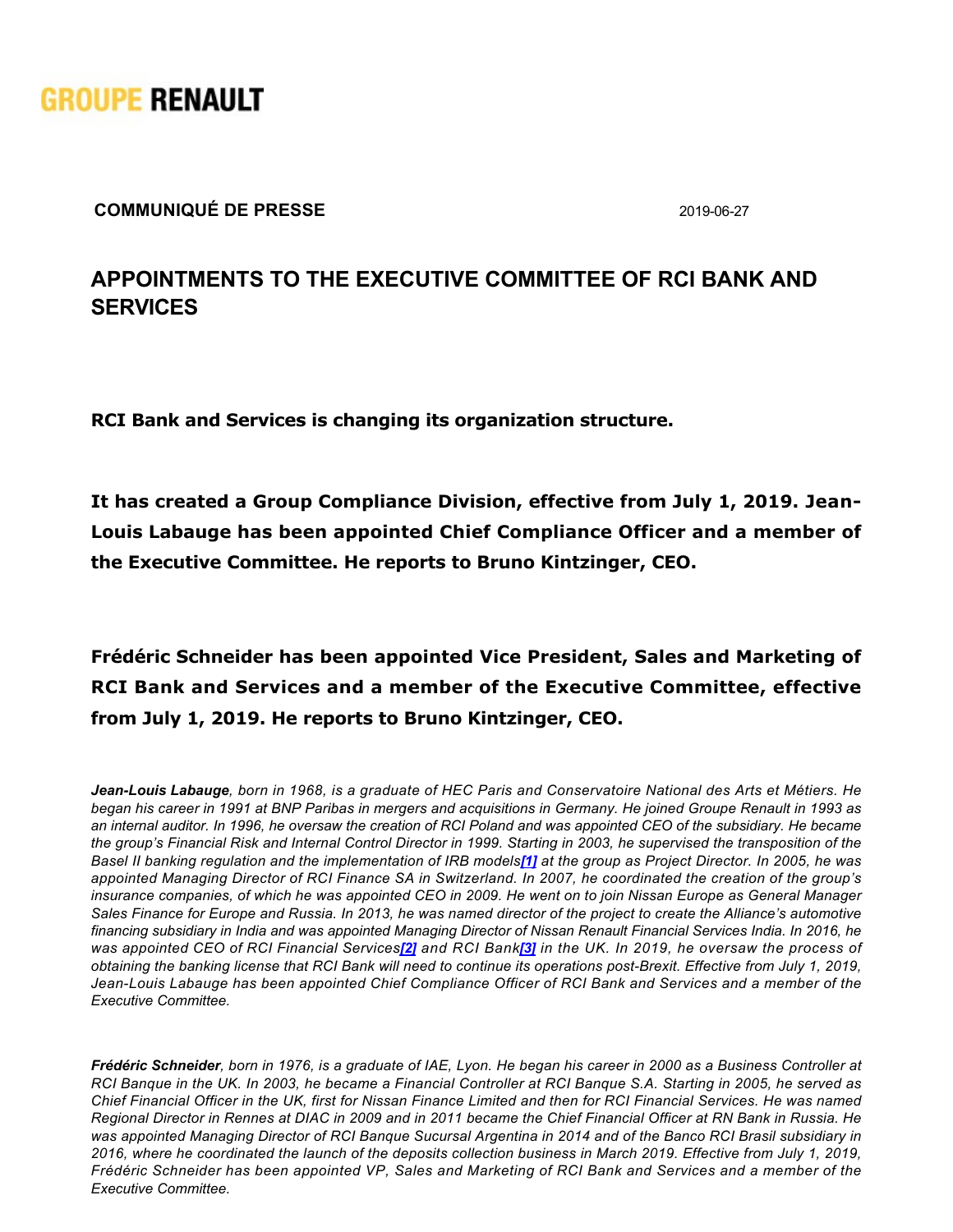## **Press contacts**

| <b>RCI Bank and Services</b>                            | <b>Agence CLE</b>       |
|---------------------------------------------------------|-------------------------|
| Amandine Monteil                                        |                         |
| + 33(0) 6 87 71 80 63<br>amandine.monteil@rcibanque.com | + 33 (0) 1 84 16 06 22  |
|                                                         | rcibspress@agencecle.fr |

## **About RCI Banque S.A. :**

Created and wholly owned by Groupe Renault, RCI Banque S.A. is a French bank specializing in automotive financing and services for the customers and dealership networks of Groupe Renault (Renault, Dacia, Alpine, Renault Samsung Motors and Lada) worldwide, the Nissan Group (Nissan, Infiniti and Datsun) mainly in Europe, Brazil, Argentina and South Korea and through joint ventures in Russia and India, and Mitsubishi Motors in the Netherlands.

RCI Bank and Services has been the new commercial identity of RCI Banque S.A. since February 2016.

With over 3,500 employees in 36 countries, RCI Bank and Services financed over 1.8 million contracts (for new and used vehicles) in 2018 and sold more than 4.8 million services.

At end-December 2018, average performing assets stood at €44.4 billion of financing and pre-tax income at €1,215 million.

RCI Bank and Services has rolled out a deposits collection business in five countries since 2012. At end-December 2018, net collected deposits totaled €15.9 billion, or 34% of the company's assets.

Find out more about RCI Bank and Services: **[www.rcibs.com](http://www.rcibs.com/)**

Follow us on Twitter: [@RCIBS](https://twitter.com/RCIBS)

[\[1\]](https://grouperenault-my.sharepoint.com/personal/laura-anissa_casellas-extern_renault_com/Documents/Publications/Communiqu�s/20190627 PR_RCI Bank and Services Top Management appointments.doc#_ftnref1) Internal ratings-based approach.

[\[2\]](https://grouperenault-my.sharepoint.com/personal/laura-anissa_casellas-extern_renault_com/Documents/Publications/Communiqu�s/20190627 PR_RCI Bank and Services Top Management appointments.doc#_ftnref2) RCI Financial Services provides financing solutions and automotive services to Alliance brand customers in the UK.

[\[3\]](https://grouperenault-my.sharepoint.com/personal/laura-anissa_casellas-extern_renault_com/Documents/Publications/Communiqu�s/20190627 PR_RCI Bank and Services Top Management appointments.doc#_ftnref3) RCI Bank offers savings solutions to retail customers in the UK.

**Pour Plus D'informations:**

**Amandine MONTEIL** Chef de service communication, RCI Bank and Services [amandine.monteil@rcibanque.com](mailto: amandine.monteil@rcibanque.com)

**GROUPE RENAULT PRESS OFFICE**  Tel.: +33 (0)1 76 84 63 36 [renault.media@renault.com](mailto: renault.media@renault.com)